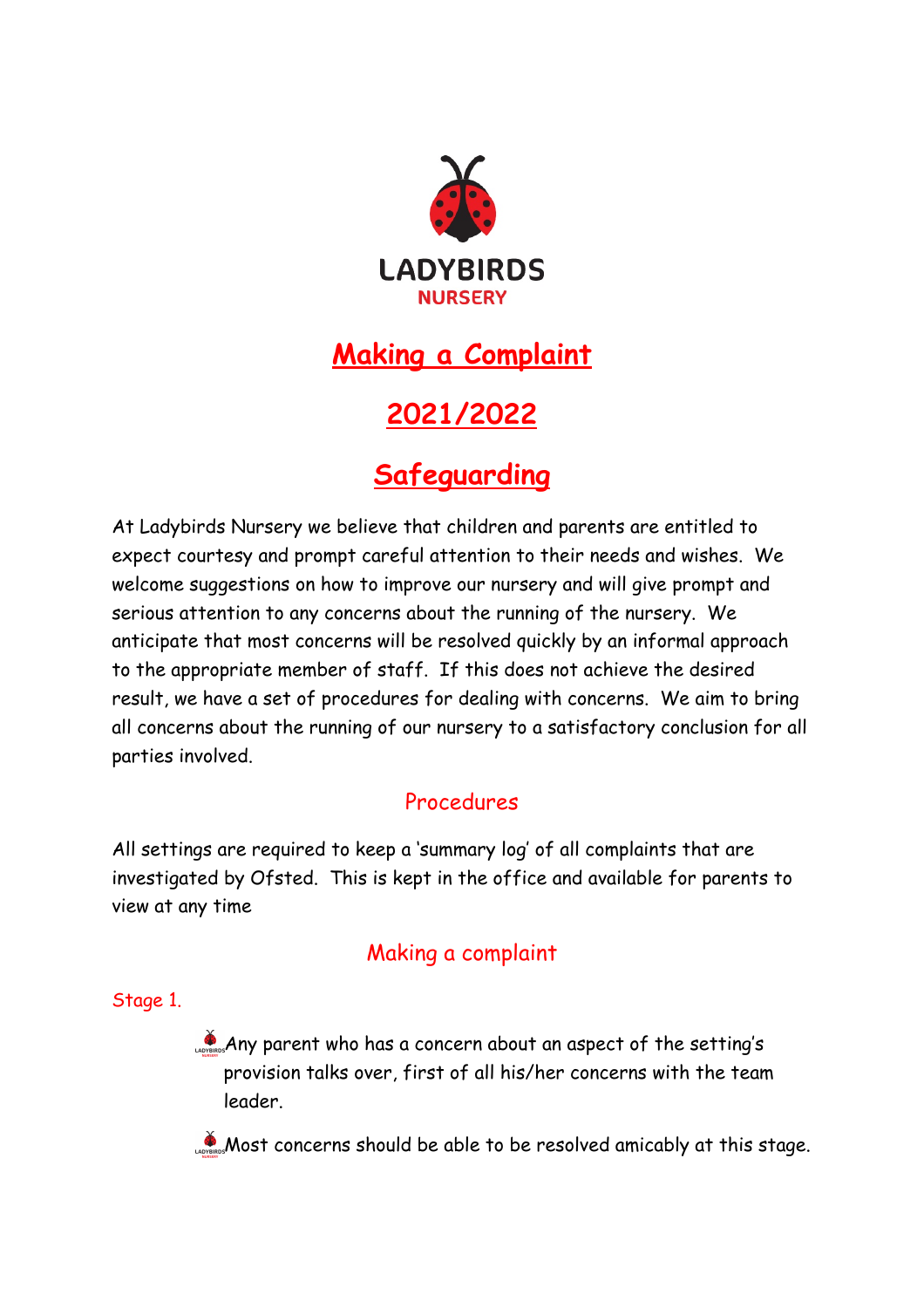#### Stage 2.

 $\bullet$  If this does not have a satisfactory outcome, or the problem recurs, the parent should move this stage of the procedure by putting the concerns or complaint in writing addressed to the manager of the nursery. The manager will arrange a meeting at the parent's earliest convenience to discuss and try to rectify the problem. If the problem is resolved an agreed written record of the discussion is made as well as any decision or action to take as a result. All the parties present will receive a copy and be asked to sign that they are all in agreement. This record of events will be stored in the child's individual file in the office.

#### Stage 3.

 $\mathbf{I}_{\text{Lip}}$  is not satisfied with the outcome, they may at this stage wish to contact Ofsted (0300 123 1231)

Parents may wish to contact Ofsted at any time in relation to any aspect of our nursery, without going through all of the stages. In this instance Ofsted will usually make an impromptu visit to investigate the parent's complaints. This complaint is recorded and stored in our complaints file. Parents are welcome to view the file at any time. Ofsted will write to the parent with the outcome of the visit.

Issue Date January 2016 Date to be Reviewed January 2017 Date Reviewed May 2017 Date to be Reviewed May 2018 Date Reviewed May 2018 Date to be Reviewed May 2019 Date Reviewed April 2019 Date to be reviewed April 2020